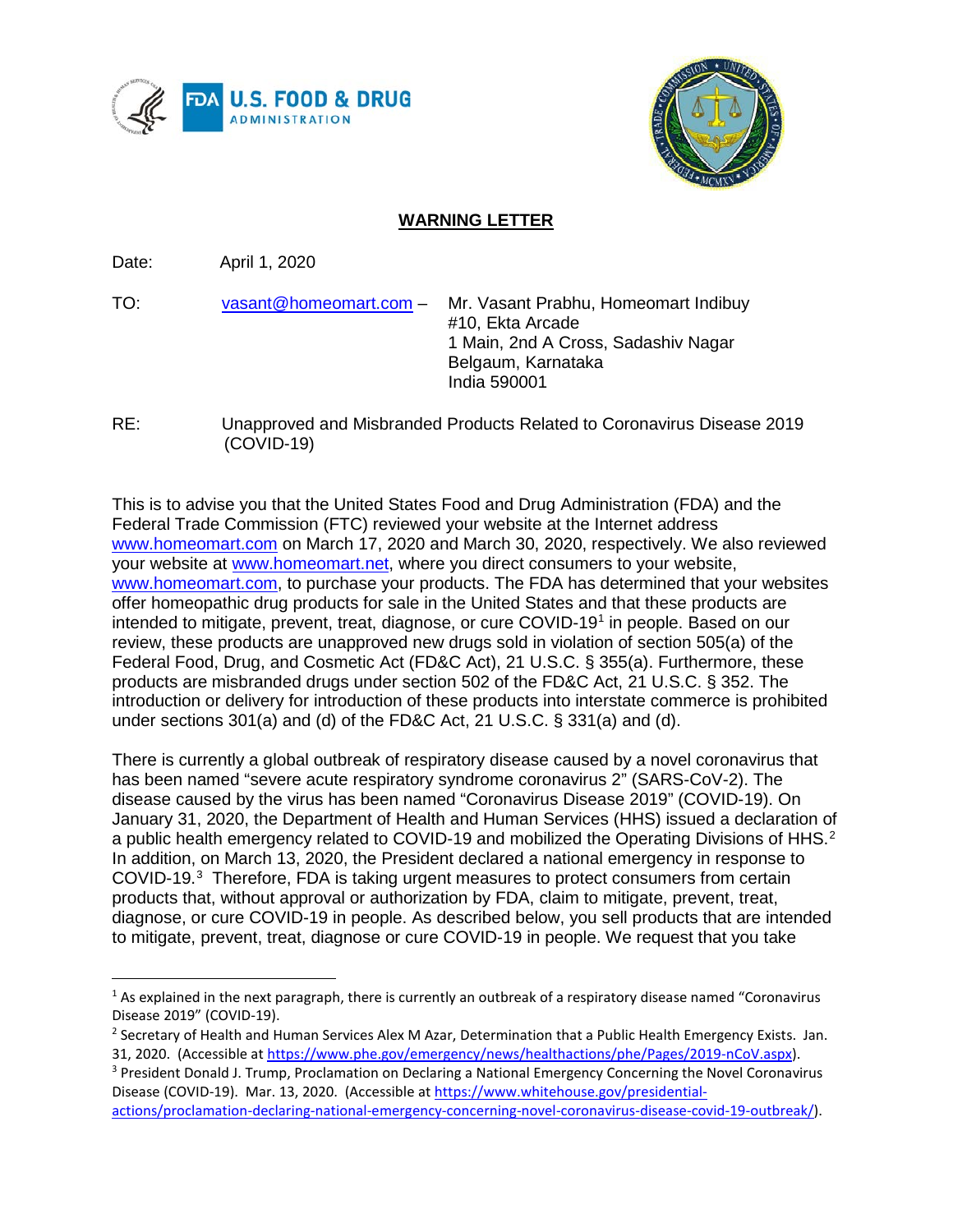immediate action to cease the sale of such unapproved products for the mitigation, prevention, treatment, diagnosis, or cure of COVID-19.

Some examples of the claims on your websites that establish the intended use of your products and misleadingly represent them as safe and/or effective for the treatment or prevention of COVID-19 include:

- "Best Homeopathy Preventive Medicine for Corona Virus Infection . . . Arsenicum album 30 could be taken as prophylactic medicine against Corona virus infections . . . It has recommended one doze of Arsenicum album 30, daily in empty stomach for three days. The dose should be repeated after one month by following the same schedule in case Corona virus infections prevail in the community. . . Dr. Pranjali Youtube Tips for Corona Virus Infection . . . Homeomart associate recommends the following preventive medicines for Corona Virus infection . . . coronavirus homeopathy . . . Preventive Medicine . . . Influenzinum 200 . . . Curative medicine . . . Arsenic 30." [from your website homeomart.net]
- "Clinical Indications: Arsenic Album . . .This medicine is highly recommended to treat respiratory complaints (in conditions like common cold, pneumonia, and severe acute respiratory syndrome (SARS). As per group of experts on the scientific advisory board of CCRH, it acts as a prophylactic (preventive) medicine in Corona virus infection." [from your website homeomart.com]

You should take immediate action to correct the violations cited in this letter. The violations cited in this letter are not meant to be an all-inclusive list of violations that exist in connection with your products or operations. It is your responsibility to ensure that the products you sell are in compliance with the FD&C Act and FDA's implementing regulations. We advise you to review your websites, product labels, and other labeling and promotional materials to ensure that you are not misleadingly representing your products as safe and effective for a COVID-19 related use for which they have not been approved by FDA and that you do not make claims that misbrand the products in violation of the FD&C Act. **Within 48 hours, please send an email to [COVID-19-Task-Force-CDER@fda.hhs.gov](mailto:COVID-19-Task-Force-CDER@fda.hhs.gov)** describing the specific steps you have taken to correct these violations. Include an explanation of each step being taken to prevent the recurrence of violations, as well as copies of related documentation. Failure to immediately correct the violations cited in this letter may result in legal action, including, without limitation, seizure and injunction.

FDA is advising consumers not to purchase or use certain products that have not been approved, cleared, or authorized by FDA and that are being misleadingly represented as safe and/or effective for the treatment or prevention of COVID-19. Your firm will be added to a published list on FDA's website of firms and websites that have received warning letters from FDA concerning the sale or distribution of COVID-19 related products in violation of the FD&C Act. This list can be found at [http://www.fda.gov/consumers/health-fraud-scams/fraudulent](http://www.fda.gov/consumers/health-fraud-scams/fraudulent-coronavirus-disease-covid-19-products)[coronavirus-disease-covid-19-products.](http://www.fda.gov/consumers/health-fraud-scams/fraudulent-coronavirus-disease-covid-19-products) Once you have taken corrective actions to cease the sale of your unapproved and unauthorized products for the mitigation, prevention, treatment, diagnosis, or cure of COVID-19, and such actions have been confirmed by the FDA, the published list will be updated to indicate that your firm has taken appropriate corrective action.

If you cannot complete corrective action within 48 hours, state the reason for the delay and the time within which you will complete the corrections. If you believe that your products are not in violation of the FD&C Act, include your reasoning and any supporting information for our